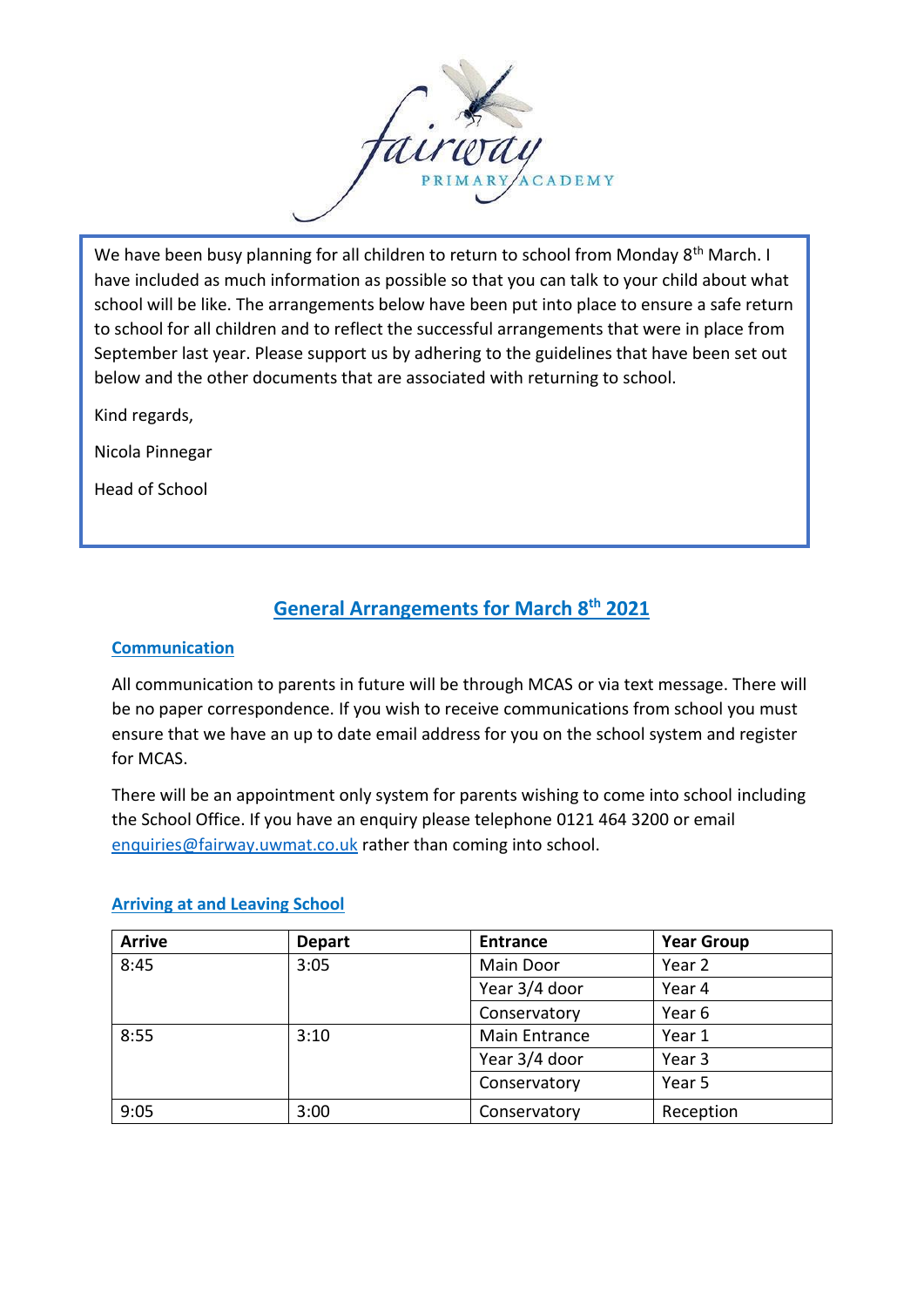# **PLEASE DO NOT WORRY ABOUT WHERE TO COLLECT YOUR CHILD. THERE WILL BE PLENTY OF STAFF AVAILABLE TO DIRECT YOU**

All parents will enter via the field entrance, walk down the path (drop children off) and exit via side of Year 3/4 classrooms and out through main entrance. **This is a one-way system and must be adhered to for the safety of pupils, parents and staff. We ask that parents do not come earlier than the allocated time and wait on the playground and that parents leave immediately with their child once collected.**

At the end of the day, children will be brought out onto the playground by the class teacher and will be lined up (2 metres apart). We will release the children in the order parents/ carers walk down the path.

If a family has children attending in multiple groups, then they should all arrive together for the first arrival time and place. However, all children will leave with their class at the given time at the end of the day. Can we ask parents to maintain social distance while waiting on the playground.

There will be a one-way system in operation around the school grounds. You will not be able to come into school at this time. We request where possible only one parent to drop off and collect their child from the appropriate entrance in staggered time slots, whilst carefully adhering to social distancing at all times. If a parent has to attend with other children not attending school, they too must socially distance at all times.

# **PLEASE DO NOT ARRIVE A SIGNIFICANT AMOUNT OF TIME BEFORE YOUR CHILD STARTS OR FINISHES SCHOOL. WE DO NOT WANT PEOPLE TO HAVE TO WAIT AROUND IN CROWDS. PLEASE ENSURE YOU HAVE A MASK ON AT ALL TIMES IF ENTERING THE SCHOOL GROUNDS.**

## **Cleaning and Good Hygiene**

Sanitizer will widely available and hand washing protocols will be in place.

Social distancing will be supported, whenever possible.

We will have a cautionary approach "Catch It, Bin It, Kill It" and tissues will be widely available.

Cleaning will be more regular and enhanced and include all shared equipment and outdoor play equipment.

## **When the children are in class**

Tables and chairs have been set up in rows so that no pupils are facing each other. Individual class teachers have reviewed where pupils will sit. Each pupil will have their own set of resources on their desk space, to limit movement around the class. Toilet breaks will be operated with a maximum of two children in the toilets at a time and each class will have a toilet allocated for their use.

Children will only work and mix with other children from their bubble. Adults working between bubbles will be kept to a minimum and where this is the case hygiene measures will be put into place as they move between bubbles.